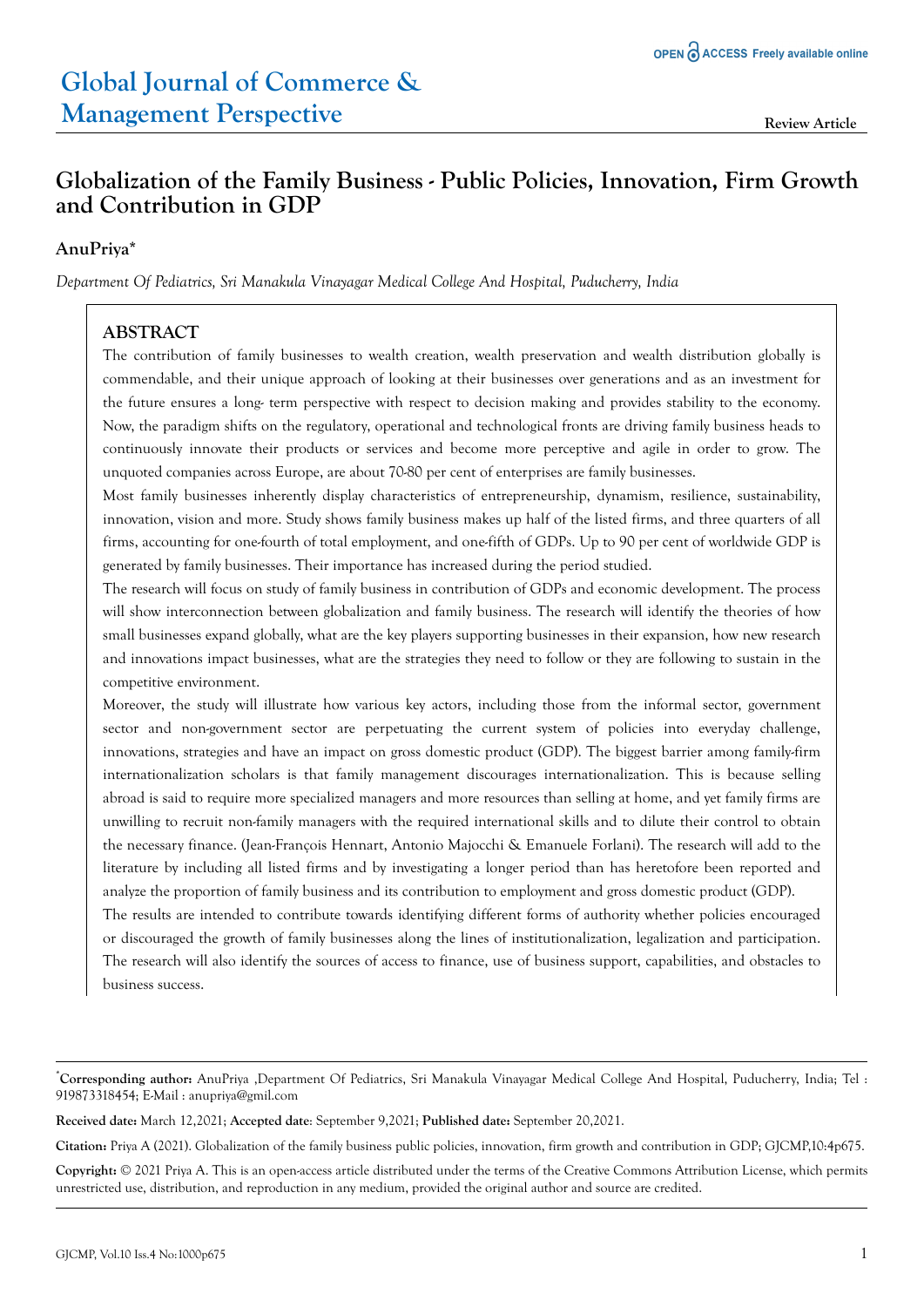The overall objective of this study is to explore the actual contribution of family-owned enterprises to the economic development globally and find the more scopes for the further development of family-owned enterprises by reducing the existing limitations. Additionally, the study will provide recommendations for creating a sustainable global competitive environment for family businesses in current and future scenario.

**Keywords:** entrepreneurship; family business; globalization; public policies; GDP; firm growth

### **INTRODUCTION**

Family firms were seen as small and medium-sized, slow growing, and having "flat" organizational structures and internal succession patterns. It was assumed that family firms avoided stock market finance and thus relied to a large extent on selffinancing or on local, often informal, credit sources. Today, these views are partly regarded as obsolete since empirical studies have shown that there are many large, dynamic, innovative, and profitable family firms in markets all over the world.

According to Miller (1983), entrepreneurship is a multidimensional concept that encompassing the firm's actions relating to product-market and technological innovation, risk taking and proactiveness. And a similar connotation, the term entrepreneurship in the context of family firms has been referred to as corporate entrepreneurship (Zahra et al., 2000; Kellermanns and Eddleston, 2006).

According to the Family Firm Institute (FFI), almost every type of economy around the world has some form of family owned and operated businesses. In addition, a majority (50 per cent to 80 per cent) of the world's jobs are created by family businesses. The family money is used to create 85 per cent of start-up companies and they account for 70 per cent-95 per cent of all entities in most countries. (According to The Economic Times).

Family businesses succeed because of the unity that is found among members. The business is strengthened immensely through this unbreakable bond. When individuals grow up alongside the business, a strong and solid link is formed. The enterprise becomes a part of one's soul and core being.

However, family firms represent a significant economic force worldwide (IFERA, 2003), yet no clear consensus exists regarding the definition of family businesses. The entrepreneurship doesn't take place in a vacuum, a whole host of factors determine how easy (or difficult) it is to start up. Over the years, family entrepreneurship has also included in business and management schools, to introduce family business education programmes in their curricula. The research will show the role of various factoring for family business.

### **PUBLIC POLICIES**

Over the past 20 years, numerous government stakeholders around the world have used the data from approaches that benchmark entrepreneurial ecosystems in countries, regions or cities.

Raising finance and policies appropriate to the needs of the business is a common challenge for SMEs in general. There is some evidence from interviewees of a finance gap, in terms of the lack of availability of patient capital. This could include loans with a long repayment term and a stronger guarantee that they will not be called in unexpectedly; or equity investment which does not require high, short-term returns or excessive investor involvement in the business – and with the option for family businesses to buy back the equity at a later date. However, the demand for such a finance scheme from family businesses should not be exaggerated; most would not necessarily be interested in growth capital, regardless of any more attractive conditions attached to it, while such a scheme would also benefit non-family businesses. A more fundamental issue is increasing the number of businesses which have ambitions to grow, which in turn could lead to greater demands for finance, whether from family or non-family businesses.

Moreover, family businesses represent more than 60 per cent of all European companies from very small firms to international companies (EC, 2009).The importance that family firms could have for regional development by improvement in public policies. The intervention strategy in business is related to family business, regional development and regional policy.

#### **Innovation**

Over the last few years, practitioners and researchers have realized the importance of innovation,as an essential source of competitive advantage (Dess & Picken, 2000) stating innovation is a crucial element in every company.

The research will show the determinants, dimensions, processes, and types of innovation, in sum, covering the whole spectrum of innovation in a family enterprise context.

### **ECONOMIC DEVELOPMENT**

The family business is the most frequently encountered ownership model in the world and their impact on the global economy is tremendous.

A study estimated that over two-thirds of all worldwide businesses are owned or managed by families' enterprises and account for about half of GDP (Gross Domestic Product) (Shanker & Astrachan, 1996). As business schools are expanding their offering of family business courses and programs, educators are challenged to identify and select useful learning resources that could be used to teach family business topics.

According to the data from the Family Firm Institute, family firms account for two-thirds of all businesses around the world, generate around 70–90 per cent of annual global GDP, and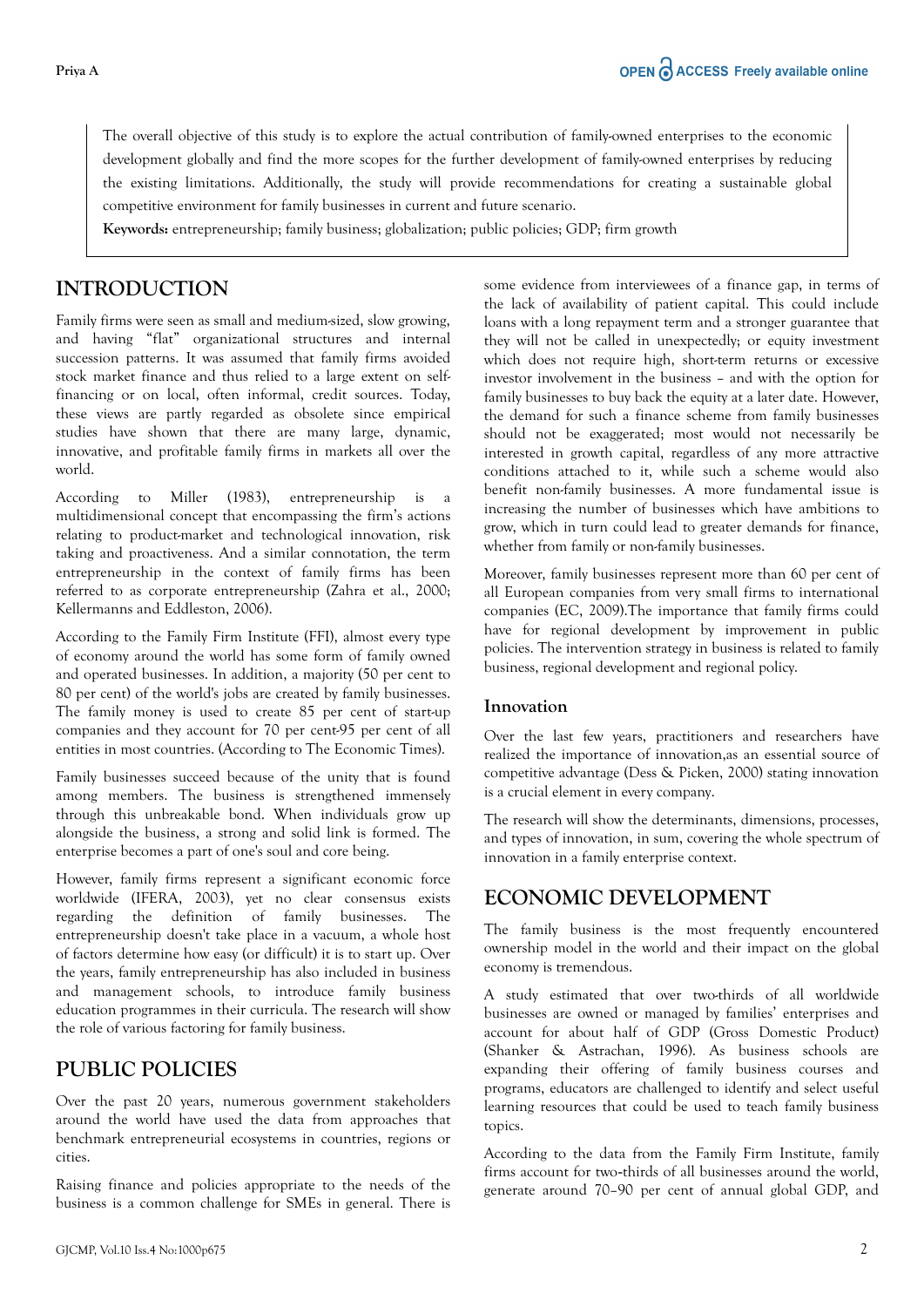create 50–80 per cent of jobs in the majority ofcountries worldwide.Whereas, in case of India, the family businesses contribute around 79 per cent ofnational GDP annually. India has 108 publicly-listed, family-owned businesses, according to Farhad Forbes of Family Business Network.

Here are a few factors contributing in the economic development nationally and internationally:

### **Behavioral and Cultural Factors**

The ability to recognize technological opportunities, pursue organizational change, and exploit opportunities through strateg ic planning increased corporate entrepreneurship in family firms (Kellermanns and Eddleston, 2006). The high external cultural orientation was positively associated with entrepreneurship in family firms (Zahra et al., 2004). This culture values new knowledge acquired from customers, suppliers and competitors (Morris, 1998).

#### **Social Network Factors**

The research will identify the "life cycle" of emerging enterprises in context of current public policies, innovations and globalization for explaining behavior in the entrepreneurial process.

The social issues are related to taxes, promotion and advertising, operations management, and managerial personnel. Moreover, the family help was more likely to be emotional support than help from business contacts, and this was provided often in the form of advice, problem solving, and information.

#### **Demographic Factors**

Demographics is about the characteristics of the population in a specific area and includes multiple factors like age, race, income, etc. The variables included as institutional refer to ownership and governance systems and are considered as part of the structural dimension of social capital resources.

#### **Technological Factors**

The 4Cs model of command, continuity, community, and connections is useful for examining the effect of family influence on the adoption of discontinuous technologies **(James J. Chrisman,** 2014). Family businesses need technology and building a future-proof business model. The family's relative emphasis on command, continuity, community, and connections requires that the multifaceted and potentially nonlinear nature of family influence be considered when analyzing strategic decisions concerning family firm innovation.

## **RESEARCH APPROACH AND METHODS**

The study systematically examine previous research on these topics of family business in context of public policies, innovation, firm growth and contribution in GDP. The research will use resource-based view (RBV) theory, it is a managerial framework used to determine the strategic resources a firm can exploit to achieve sustainable competitive advantage. It conceptualized ideas, concepts and previous research, from which the model is constructed. To determine the concepts in this proposal, I reviewed academic papers on family business and entrepreneurship in leading academic journals and annual conference proceedings. And the review indicates that the literature includes several related concepts.

The research uses data published by various institutions based on international statistics like- The Journal of Business Venturing, Small Business Economics, Entrepreneurship Theory and Practice, and the Journal of International Business Studies, the World Bank Data, IFERA etc.

### **CONCLUSIONS**

There have been many discussions about the factors associated with entrepreneurship or more properly, entrepreneurship in family business context. Sometimes, recommendations derived from these studies seem to contradict each other, reflecting different family business concepts and organizational contexts on which research was conducted, not to mention different institutional and cultural environments. To delve into these issues is not only a matter of academic interest, but also concerns practitioners, consultants, and those agencies that direct their efforts to promote entrepreneurial initiatives among small-and - medium sized enterprises, mainly family businesses in globalization and hence, contribute to national and global GDPs.

This work allows arriving at important research propositions that will be used for conducting research in entrepreneurship in family businesses. However, it should recognize that the large majority of the studies on which the theoretical propositions were based came from research undertaken in other countries with different socioeconomic conditions and cultural patterns. The research will try to do elaborate these propositions to base them on findings that are more robust and replicated by various studies and admitting that some of these propositions can be modified and adapted once the empirical research.

### **REFERENCES**

- 1. [Miller, D. \(1983\). The correlates of entrepreneurship in three types of](https://scholar.google.com/scholar?hl=en&as_sdt=0%2C5&q=Miller%2C+D.+%281983%29.+The+correlates+of+entrepreneurship+in+three+types+of+firms.+Management+Science%2C+29%287%29%2C+770-791.&btnG=) [firms. Management Science, 29\(7\), 770-791.](https://scholar.google.com/scholar?hl=en&as_sdt=0%2C5&q=Miller%2C+D.+%281983%29.+The+correlates+of+entrepreneurship+in+three+types+of+firms.+Management+Science%2C+29%287%29%2C+770-791.&btnG=)
- 2. [Kellermanns, F. W. and Eddleston, K. A. \(2006\). Corporate](https://scholar.google.com/scholar?hl=en&as_sdt=0%2C5&q=Kellermanns%2C+F.+W.+and+Eddleston%2C+K.+A.+%282006%29.+Corporate+entrepreneurship+in+family+firms%3A+A+family+perspective++Entrepreneurship+Theory+And+Practice%2C+30%286%29%2C+809-830&btnG=)  $entrepresenting$  in family firms:  $A$  family [Entrepreneurship Theory And Practice, 30\(6\), 809-830](https://scholar.google.com/scholar?hl=en&as_sdt=0%2C5&q=Kellermanns%2C+F.+W.+and+Eddleston%2C+K.+A.+%282006%29.+Corporate+entrepreneurship+in+family+firms%3A+A+family+perspective++Entrepreneurship+Theory+And+Practice%2C+30%286%29%2C+809-830&btnG=)
- 3. [Morris, M. H. \(1998\). Entrepreneurial intensity. Westport, CT:](https://scholar.google.com/scholar?hl=en&as_sdt=0%2C5&q=Morris%2C+M.+H.+%281998%29.+Entrepreneurial+intensity.+Westport%2C+CT%3A+Quorum+Books&btnG=) [Quorum Books](https://scholar.google.com/scholar?hl=en&as_sdt=0%2C5&q=Morris%2C+M.+H.+%281998%29.+Entrepreneurial+intensity.+Westport%2C+CT%3A+Quorum+Books&btnG=)
- 4. [Shanker, M. & Astrachan, J. \(1996\). Myths and realities: family](https://scholar.google.com/scholar?hl=en&as_sdt=0%2C5&q=Shanker%2C+M.+%26+Astrachan%2C+J.+%281996%29.+Myths+and+realities%3A+family+businesses%E2%80%99+contribution+to+the+US+economy%2C+a+framework+for+assessing+family+business+statistics.+Family+Business+Review%2C+9%282%29%2C+107%E2%80%93119.&btnG=) [businesses' contribution to the US economy, a framework for assessing](https://scholar.google.com/scholar?hl=en&as_sdt=0%2C5&q=Shanker%2C+M.+%26+Astrachan%2C+J.+%281996%29.+Myths+and+realities%3A+family+businesses%E2%80%99+contribution+to+the+US+economy%2C+a+framework+for+assessing+family+business+statistics.+Family+Business+Review%2C+9%282%29%2C+107%E2%80%93119.&btnG=) [family business statistics. Family Business Review, 9\(2\), 107–119.](https://scholar.google.com/scholar?hl=en&as_sdt=0%2C5&q=Shanker%2C+M.+%26+Astrachan%2C+J.+%281996%29.+Myths+and+realities%3A+family+businesses%E2%80%99+contribution+to+the+US+economy%2C+a+framework+for+assessing+family+business+statistics.+Family+Business+Review%2C+9%282%29%2C+107%E2%80%93119.&btnG=)
- 5. [IFERA. \(2003\). Family Business Dominate. Family Business Review,](https://scholar.google.com/scholar?hl=en&as_sdt=0%2C5&q=IFERA.+%282003%29.+Family+Business+Dominate.+Family+Business+Review%2C+16+%284%29%2C+235-240.&btnG=) [16 \(4\), 235-240.](https://scholar.google.com/scholar?hl=en&as_sdt=0%2C5&q=IFERA.+%282003%29.+Family+Business+Dominate.+Family+Business+Review%2C+16+%284%29%2C+235-240.&btnG=)
- 6. Dess, G. G., & Picken, J. C. (2000). Changing roles: Leadership in the 21st century. Organizational Dynamics, 28(3), 18- 34
- 7. [De Massis, A., & Kotlar, J. \(2015\). Learning resources for family](https://scholar.google.com/scholar?hl=en&as_sdt=0%2C5&q=De+Massis%2C+A.%2C+%26+Kotlar%2C+J.+%282015%29.+Learning+resources+for+family+business+education%3A+A+review+and+directions+for+future+developments.+Academy+of+Management+Learning+%26+Education%2C+14%283%29%2C+415-422.&btnG=) [business education: A review and directions for future developments.](https://scholar.google.com/scholar?hl=en&as_sdt=0%2C5&q=De+Massis%2C+A.%2C+%26+Kotlar%2C+J.+%282015%29.+Learning+resources+for+family+business+education%3A+A+review+and+directions+for+future+developments.+Academy+of+Management+Learning+%26+Education%2C+14%283%29%2C+415-422.&btnG=) [Academy of Management Learning & Education, 14\(3\), 415-422.](https://scholar.google.com/scholar?hl=en&as_sdt=0%2C5&q=De+Massis%2C+A.%2C+%26+Kotlar%2C+J.+%282015%29.+Learning+resources+for+family+business+education%3A+A+review+and+directions+for+future+developments.+Academy+of+Management+Learning+%26+Education%2C+14%283%29%2C+415-422.&btnG=)